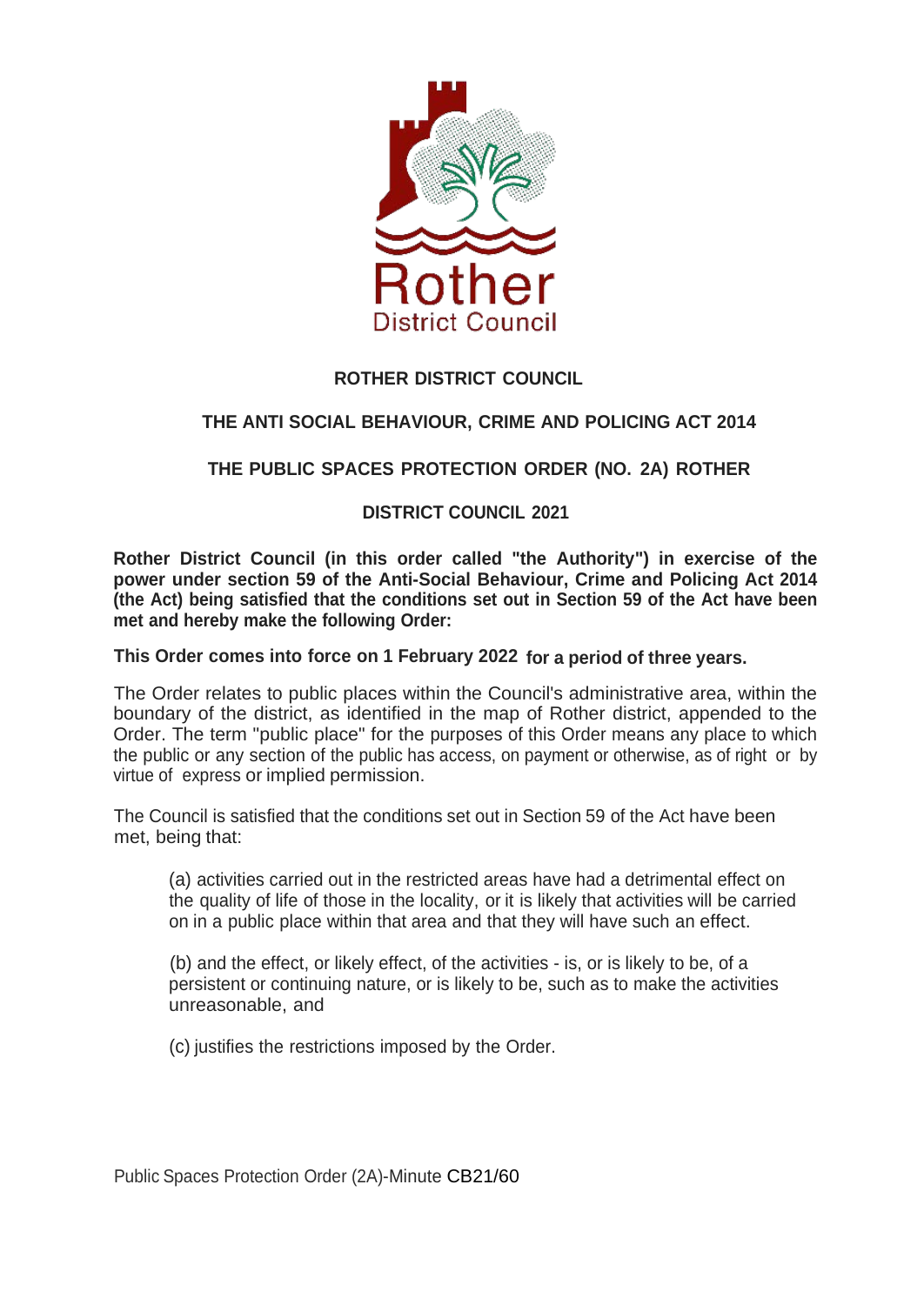The effect of the Order is to impose the following conditions on the use of land:

#### **1. Consumption of Alcohol in a Public Place (Section 63 of the Act)**

 maps of Bexhill, Battle and Camber Parishes, other than within the curtilage of District Council Officer (hereafter referred to as an "Authorised Officer") reasonably believes that a person: The consumption of alcohol in the restricted areas identified in the appended premises licensed under the Licensing Act 2003, is prohibited. Where a constable, police community support officer (PCSO) or duly authorised Rother

- i) is or has been consuming alcohol in breach of this prohibition, or
- ii) intends to consume alcohol in circumstances in which doing so would be a breach of such a prohibition.

The Authorised Officer may require that person:

- i) not to consume, in breach of this Order, alcohol or anything which the authorised officer reasonably believes to be alcohol;
- which the authorised officer reasonably believes to be, alcohol or a container for alcohol. ii) to surrender anything in the person's possession which is, or

#### **2. Nuisance Behaviour**

- (a) No person shall engage in aggressive or assertive behaviour, or any other behaviour in the restricted areas identified in the appended maps of Bexhill, Battle and Rye Parishes, which may be regarded as anti-social or nuisance in nature, in the course of begging or soliciting for money. The act of begging is deemed as money, or positioned on the floor to invite the offer of money or goods. Begging (which separately constitutes an offence under the Vagrancy Act 1824) includes any verbal, written or non-verbal requests (including the placing of hats, containers or other items) for money, donations, good or other material help or assistance. either approaching people for money, or being stationary and asking for
- administrative area. In the first instance, any person contravening this services by Authorised Officers. The Order will also apply to persons lying shop doorways and car parks. (b) No person shall sleep or deposit any materials used or intended to be used as bedding in any public space within the restricted area, being the entire Rother district, identified in the appended map of the Rother District Council condition, will be given a warning, advice and/or signposted to support down or sleeping in the open air or within a vehicle or other non-fixed structure such as a caravan or tent without prior permission of the Council. This includes

Public Spaces Protection Order (No 2A)-Minute CB21/60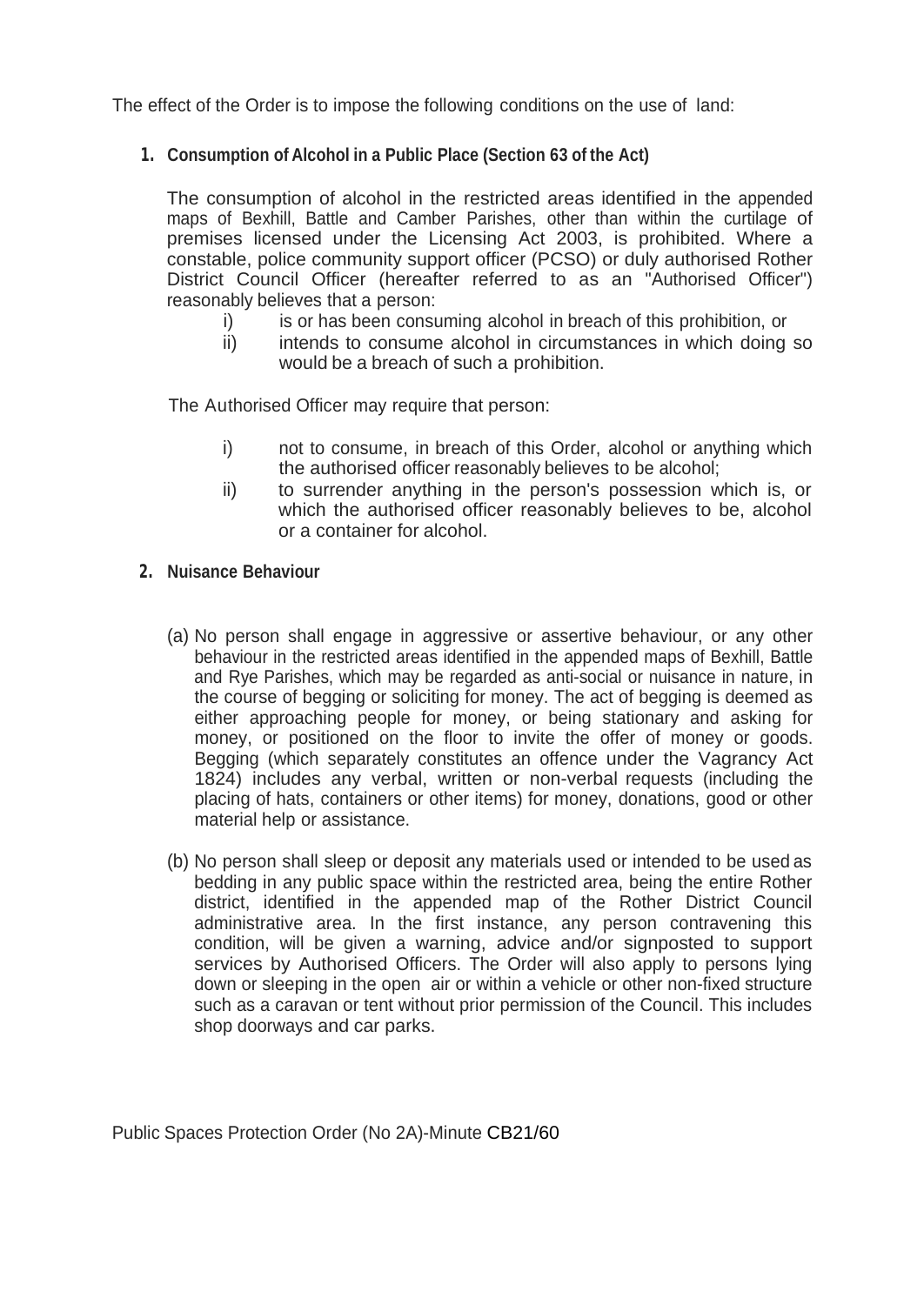these requirement must tell that person that failing without reasonable excuse to comply with the requirement is an offence. An authorised officer who imposes a requirement on a person to comply with

#### **Offences and Penalties**

 It is an offence for a person without reasonable excuse to engage in any activity prohibited by this Order.

 In accordance with section 63 of the Act, a person found to be in breach of this person is liable on summary conviction to a maximum penalty of a level 2 fine Order by consuming alcohol or refusing to surrender alcohol to an authorised (£500.00).

 In accordance with section 67 of the Act, a person found to be in breach of this Order other than by consuming alcohol or by refusing to surrender alcohol toan authorised person is liable of summary conviction to a maximum penalty of a level 3 fine ([£1,000.00](https://1,000.00)).

 An authorised person may issue a Fixed Penalty Notice of a maximum of alternative to prosecution. £100.00 to anyone he or she believes has committed an offence as an

### **General**

 employee of the Council, a person designated by the Council, a constable or a Police Community Support Officer (PCSO). For the purposes of this Order, an authorised officer means an authorised

 An "interested person" (as defined in section 66(1) of the Act) may apply to the High Court to question the validity of this Order or any variation thereof on the Order or any subsequent variation. grounds specified in section 66(2) of the Act within 6 weeks of the date of the

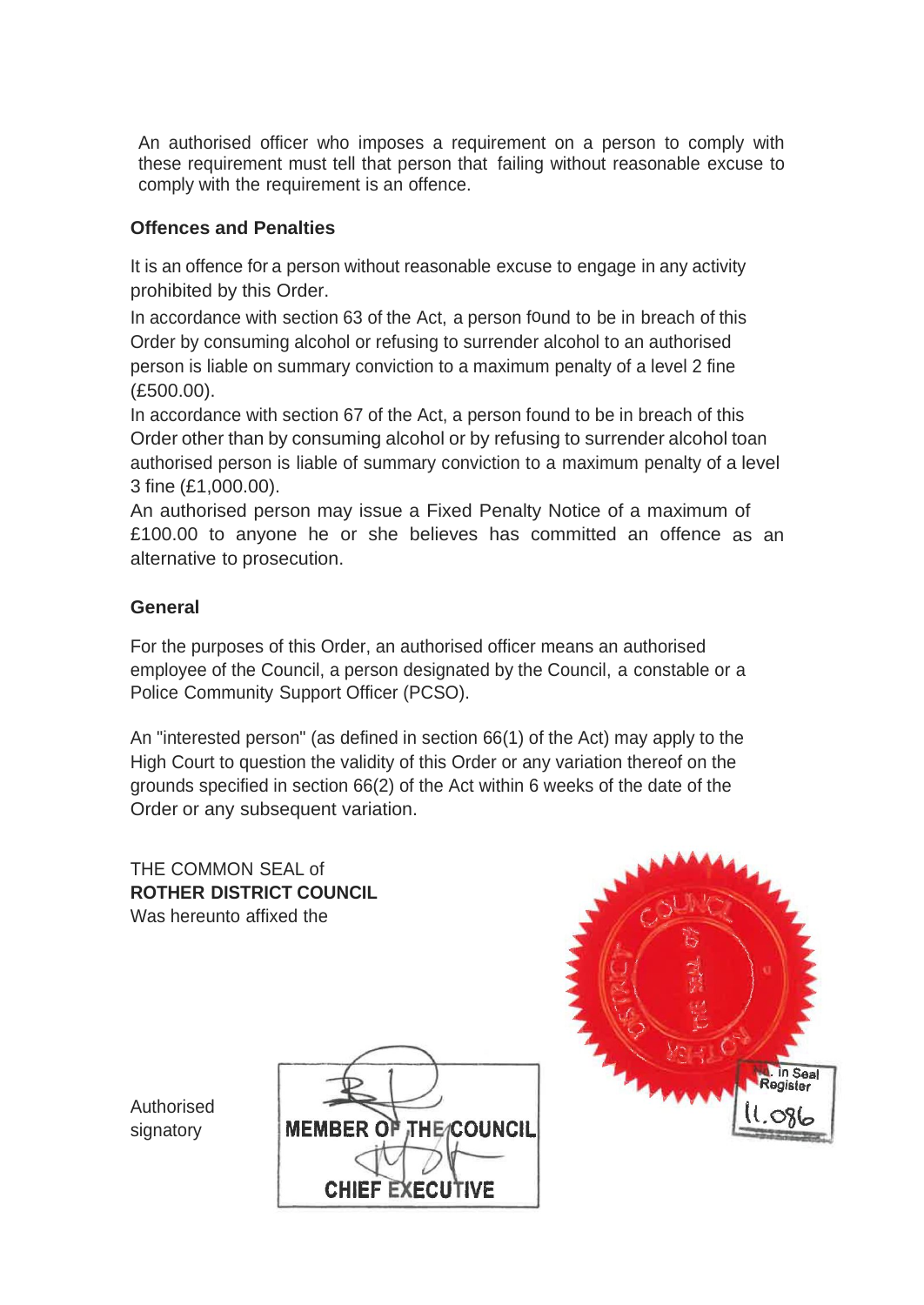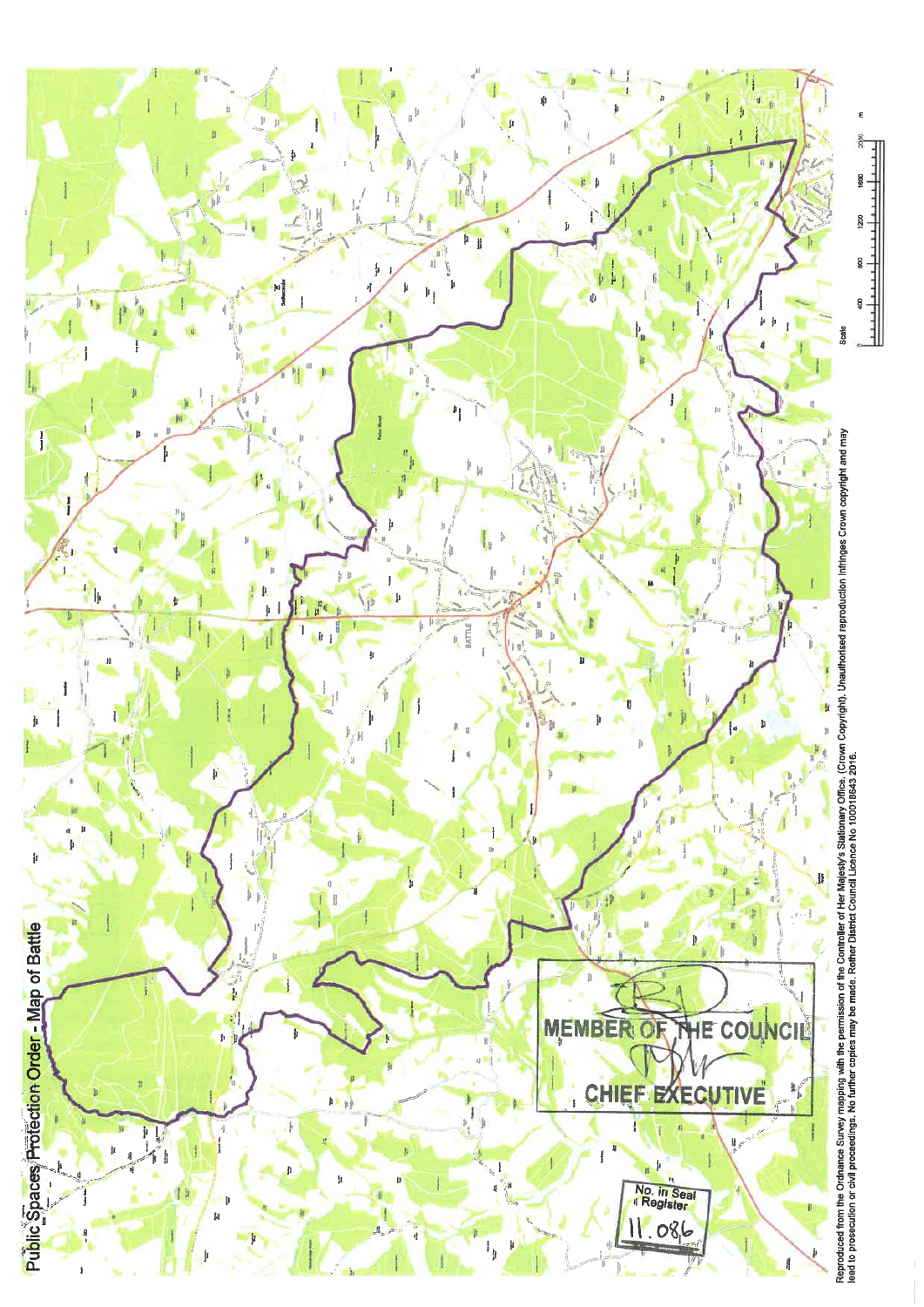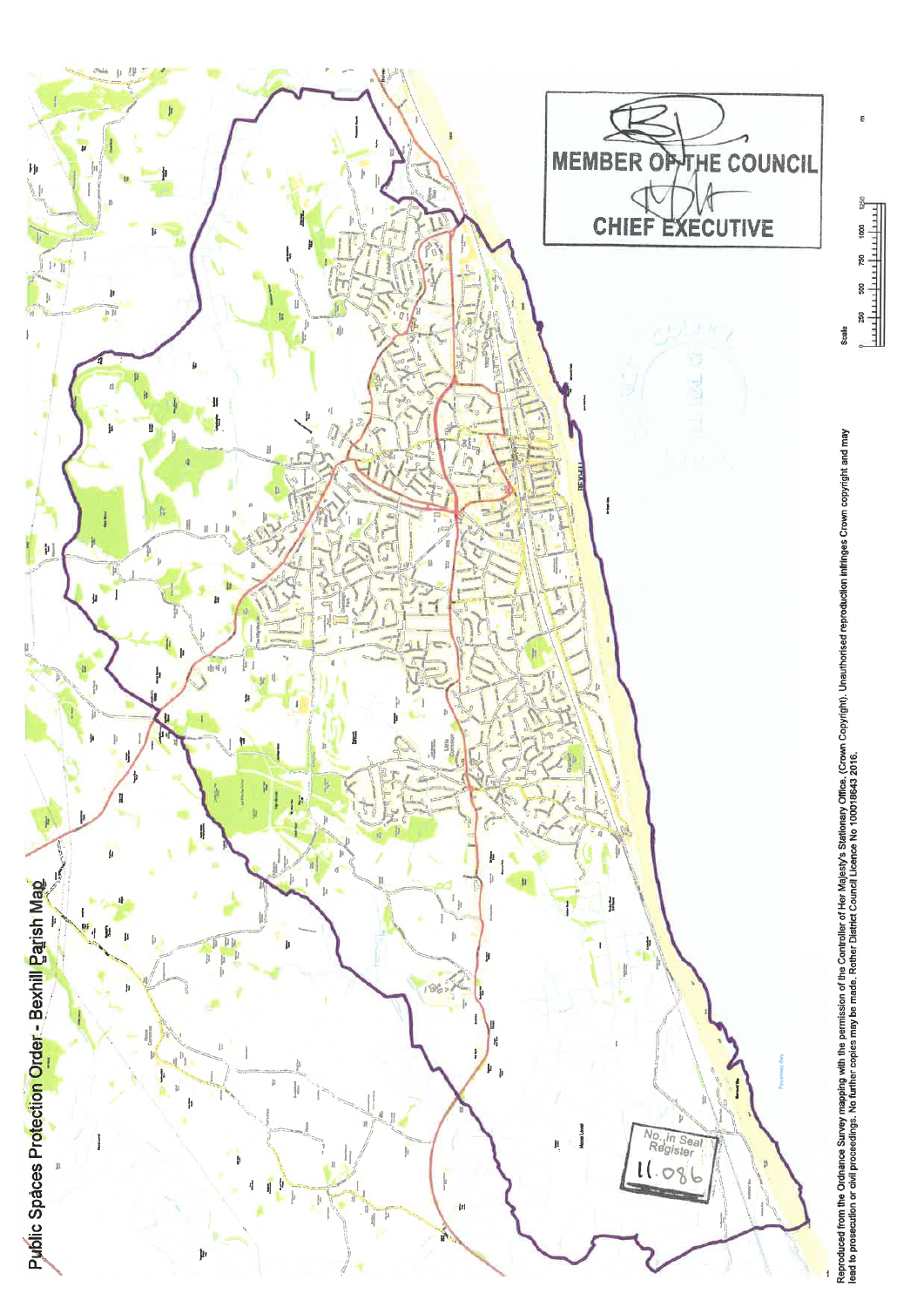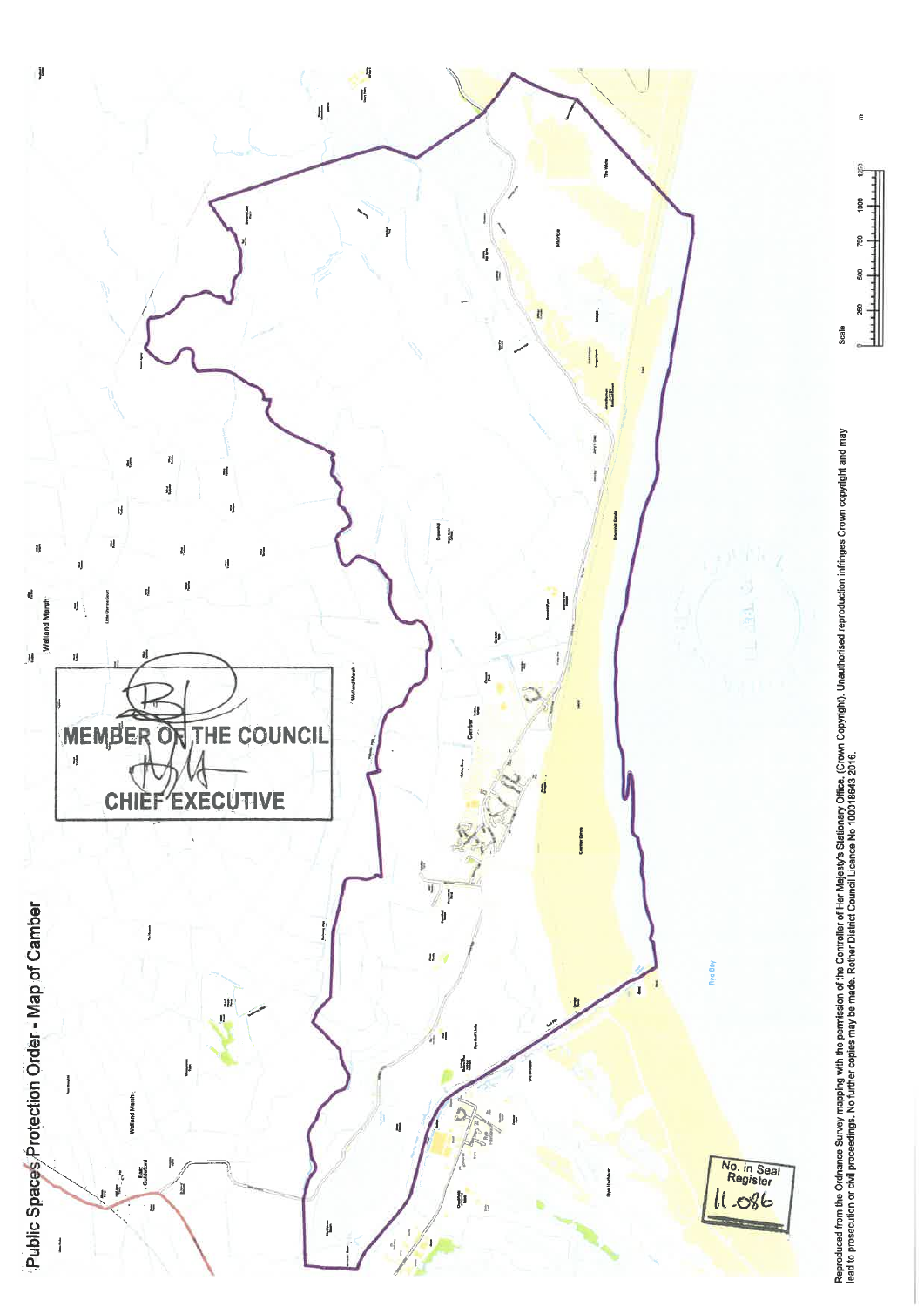